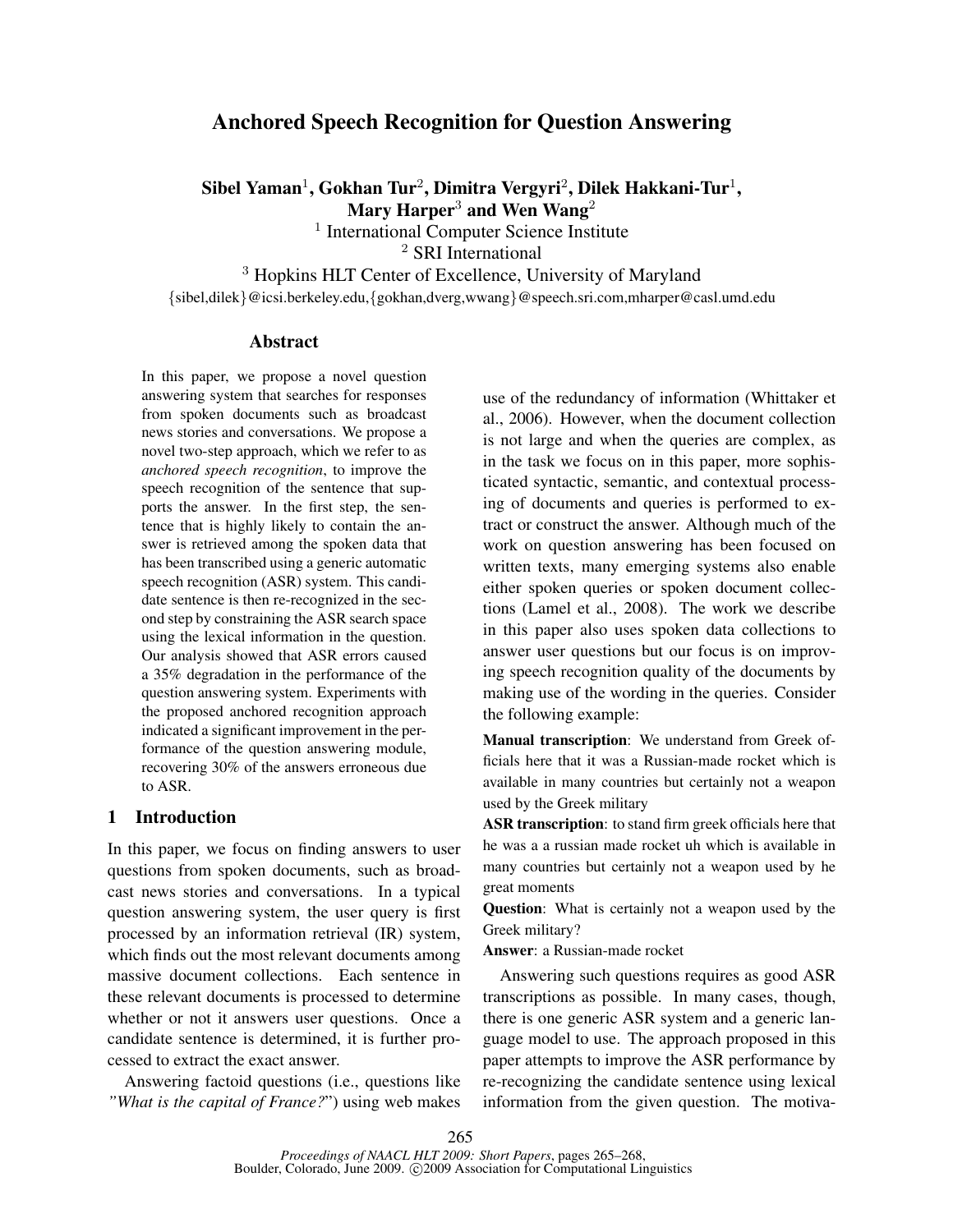tion is that the question and the candidate sentence should share some common words, and therefore the words of the answer sentence can be estimated from the given question. For example, given a factoid question such as: "*What is the tallest building in the world?*", the sentence containing its answer is highly likely to include word sequences such as: "*The tallest building in the world is NAME*" or "*NAME, the highest building in the world, ...*", where NAME is the exact answer.

Once the sentence supporting the answer is located, it is re-recognized such that the candidate answer is constrained to include parts of the question word sequence. To achieve this, a word network is formed to match the answer sentence to the given question. Since the question words are taken as a basis to re-recognize the best-candidate sentence, the question acts as an *anchor*, and therefore, we call this approach *anchored recognition*.

In this work, we restrict out attention to questions about the subject, the object and the locative, temporal, and causative arguments. For instance, the followings are the questions of interest for the sentence *Obama invited Clinton to the White House to discuss the recent developments*:

*Who invited Clinton to the White House? Who did Obama invite to the White House? Why did Obama invite Clinton to the White House?*

#### 2 Sentence Extraction

The goal in sentence extraction is determining the sentence that is most likely to contain the answer to the given question. Our sentence extractor relies on non-stop word  $n$ -gram match between the question and the candidate sentence, and returns the sentence with the largest weighted average. Since not all word  $n$ -grams have the same importance (e.g. function vs. content words), we perform a weighted sum as typically done in the IR literature, i.e., the matching  $n$ -grams are weighted with respect to their inverse document frequency (IDF) and length.

A major concern for accurate sentence extraction is the robustness to speech recognition errors. Another concern is dealing with alternative word sequences for expressing the same meaning. To tackle the second challenge, one can also include synonyms, and compare paraphrases of the question and the candidate answer. Since our main focus is on ro-



Figure 1: Conceptual scheme of the baseline and proposed information distillation system.

bustness to speech recognition errors, our data set is limited to those questions that are worded very similarly to the candidate answers. However, the approach is more general, and can be extended to tackle both challenges.

#### 3 Answer Extraction

When the answer is to be extracted from ASR output, the exact answers can be erroneous because (1) the exact answer phrase might be misrecognized, (2) other parts of the sentence might be misrecognized, so the exact answer cannot be extracted either because parser fails or because the sentence cannot match the query.

The question in the example in the *Introduction* section is concerned with the object of the predicate "*is*" rather than of the other predicates "*understand*" or "*was*". Therefore, a pre-processing step is needed to correctly identify the object (in this example) that is being asked, which is described next.

Once the best candidate sentence is estimated, a syntactic parser (Harper and Huang, ) that also outputs *function tags* is used to parse both the question and candidate answering sentence. The parser is trained on Fisher, Switchboard, and speechified Broadcast News, Brown, and Wall Street Journal treebanks without punctuation and case to match input the evaluation conditions.

An example of such a syntactic parse is given in Figure 2. As shown there, the "SBJ" marks the surface subject of a given predicate, and the "TMP" tag marks the temporal argument. There are also the "DIR" and "LOC" tags indicating the locative argument and the "PRP" tag indicating the causal argument. Such parses not only provide a mechanism to extract information relating to the subject of the predicate of interest, but also to extract the part of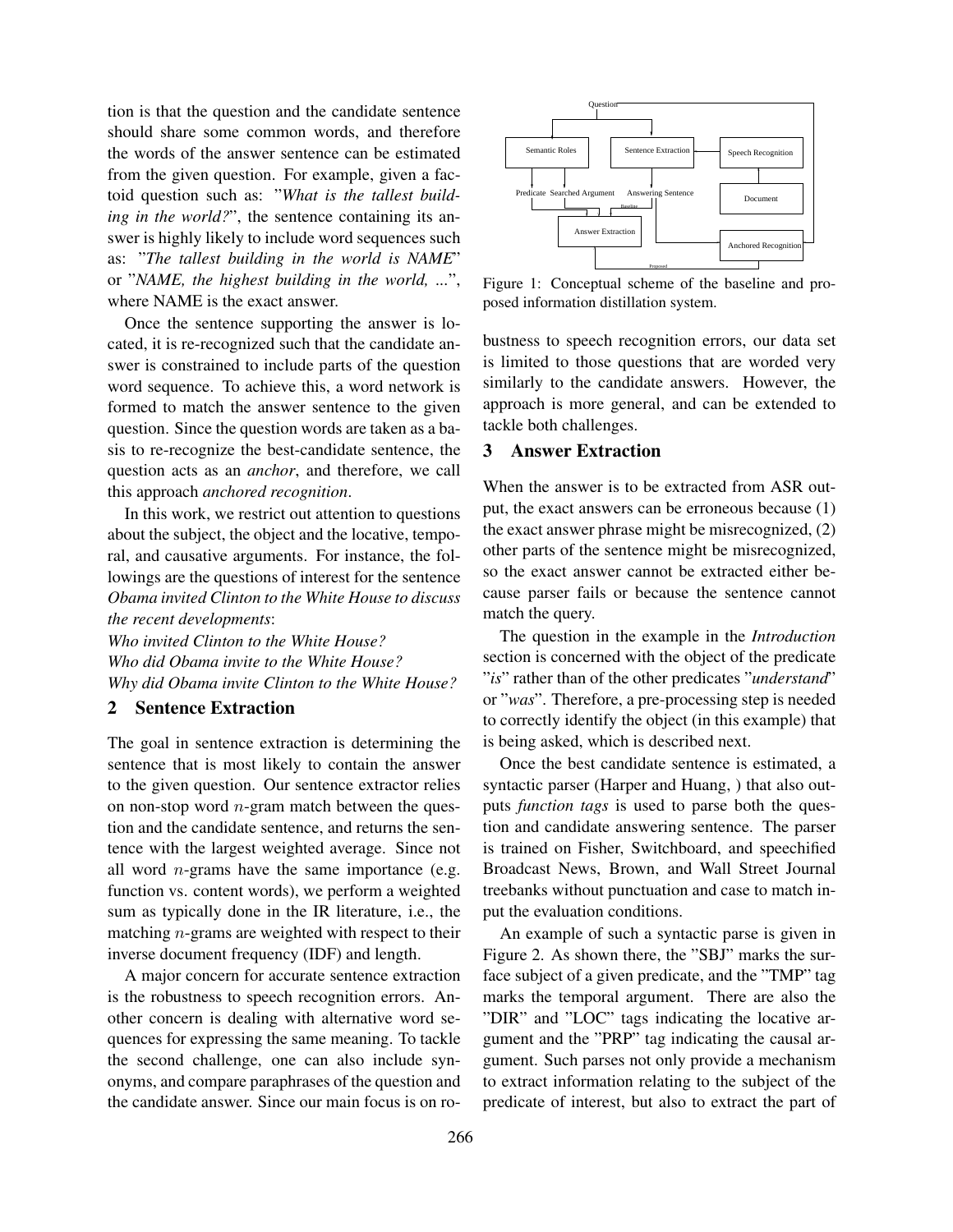

Figure 2: The function tags assist in finding the subject, object, and arguments of a given predicate.

the sentence that the question is about, in this example "*a Russian-made rocket [which] is certainly not a weapon used by the Greek military*". The extraction of the relevant part is achieved by matching the predicate of the question to the predicates of the subsentences in the best candidate sentence. Once such syntactic parses are obtained for the part of the best-candidate sentence that matches the question, a set of rules are used to extract the argument that can answer the question.

# 4 Anchored Speech Recognition

In this study we employed a state-of-the-art broadcast news and conversations speech recognition system (Stolcke et al., 2006). The recognizer performs a total of seven decoding passes with alternating acoustic front-ends: one based on Mel frequency cepstral coefficients (MFCCs) augmented with discriminatively estimated multilayerperceptron (MLP) features, and one based on perceptual linear prediction (PLP) features. Acoustic models are cross-adapted during recognition to output from previous recognition stages, and the output of the three final decoding steps are combined via confusion networks.

Given a question whose answer we expect to find in a given sentence, we construct a re-decoding network to match that question. We call this process *anchored speech recognition*, where the anchor is the question text. Note that this is different than forced alignment, which enforces the recognition of an audio stream to align with some given sentence. It is used for detecting the start times of individual words or for language learning applications to exploit the acoustic model scores, since there is no need for a language model.

Our approach is also different than the so-called *flexible alignment* (Finke and Waibel, 1997), which is basically forced alignment that allows skipping any part of the given sentence, replacing it with a reject token, or inserting hesitations in between words. In our task, we require all the words in the question to be in the best-candidate sentence without any skips or insertions. If we allow flexible alignment, then any part of the question could be deleted. In the proposed anchored speech recognition scheme, we allow only pauses and rejects between words, but do not allow any deletions or skips.

The algorithm for extracting anchored recognition hypotheses is as follows: (i) Construct new recognition and rescoring language models (LMs) by interpolating the baseline LMs with those trained from only the question sentences and use the new LM to generate lattices - this aims to bias the recognition towards word phrases that are included in the questions. (ii) Construct for each question an "anchored" word network that matches the word sequence of the question, allowing any other word sequence around it. For example if the question is *WHAT did Bruce Gordon say?*, we construct a word network to match *Bruce Gordon said ANYTHING* where "ANYTHING" is a filler that allows any word (a word loop). (iii) Intersect the recognition lattices from step (i) with the anchored network for each question in (ii), thus extracting from the lattice only the paths that match as answers to the question. Then rescore that new lattice with higher order LM and cross-word adapted acoustic models to get the best path. (iv) If the intersection part in (iii) fails then we use a more constrained recognition network: Starting with the anchored network in (ii) we first limit the vocabulary in the ANYTHING word-loop sub-network to only the words that were included in the recognition lattice from step (i). Then we compose this network with the bigram LM (from step (i)) to add bigram probabilities to the network. Vocabulary limitation is done for efficiency reasons. We also allow optional filler words and pauses to this network to allow for hesitations, non-speech events and pauses within the utterance we are trying to match. This may limit somewhat the potential improvement from this approach and we are working